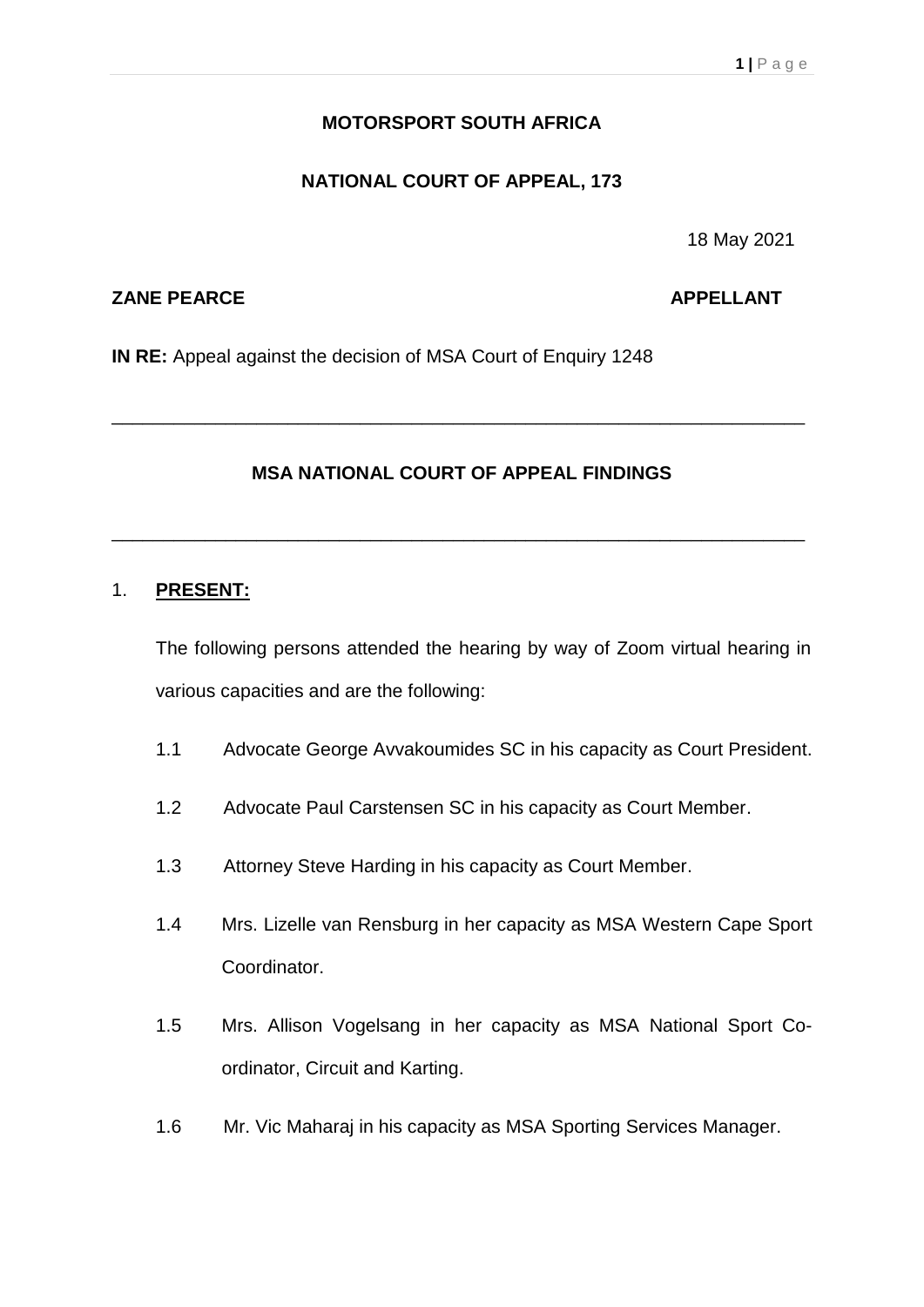- 1.7 Mr. Roger Pearce in his capacity as the promotor of the applicable race series.
- 1.8 Mr. Zane Pearce, the appellant, together with his son Gareth Pearce.
- 1.9 Mr. Peter Collins in his capacity as event race secretary.

#### 2. **INTRODUCTION:**

- 2.1 This is the judgment of National Court of Appeal 173.
- 2.2 The Appellant is Zane Pearce ("the Appellant").
- 2.3 The Appeal arises from the findings of Motorsport South Africa ("MSA") Court of Enquiry 1248 ("COE 1248") which dealt with events which transpired at an event held on 5 December 2020 at the Killarney International Raceway in Cape Town ("the event").
- 2.4 The Appellant filed his Notice of Appeal pursuant to the judgment of the MSA COE 1248 which judgment was handed down on 9 March 2021.

(See Appeal Bundle, Exhibit "D1").

- 2.5 The Appellant claims that he admits the allegations that his driver, Gareth Pearce, was not being in possession of a motorsport racing license as required in terms of GCR 121 (i) but submits that the penalties imposed are inappropriate for the alleged offence. The COE 1248 handed down a variety of penalties pursuant to its findings:
	- Car # 2 and its drivers are hereby excluded from the results of the SAES event held at Killarney on 05th December 2020 and MSA is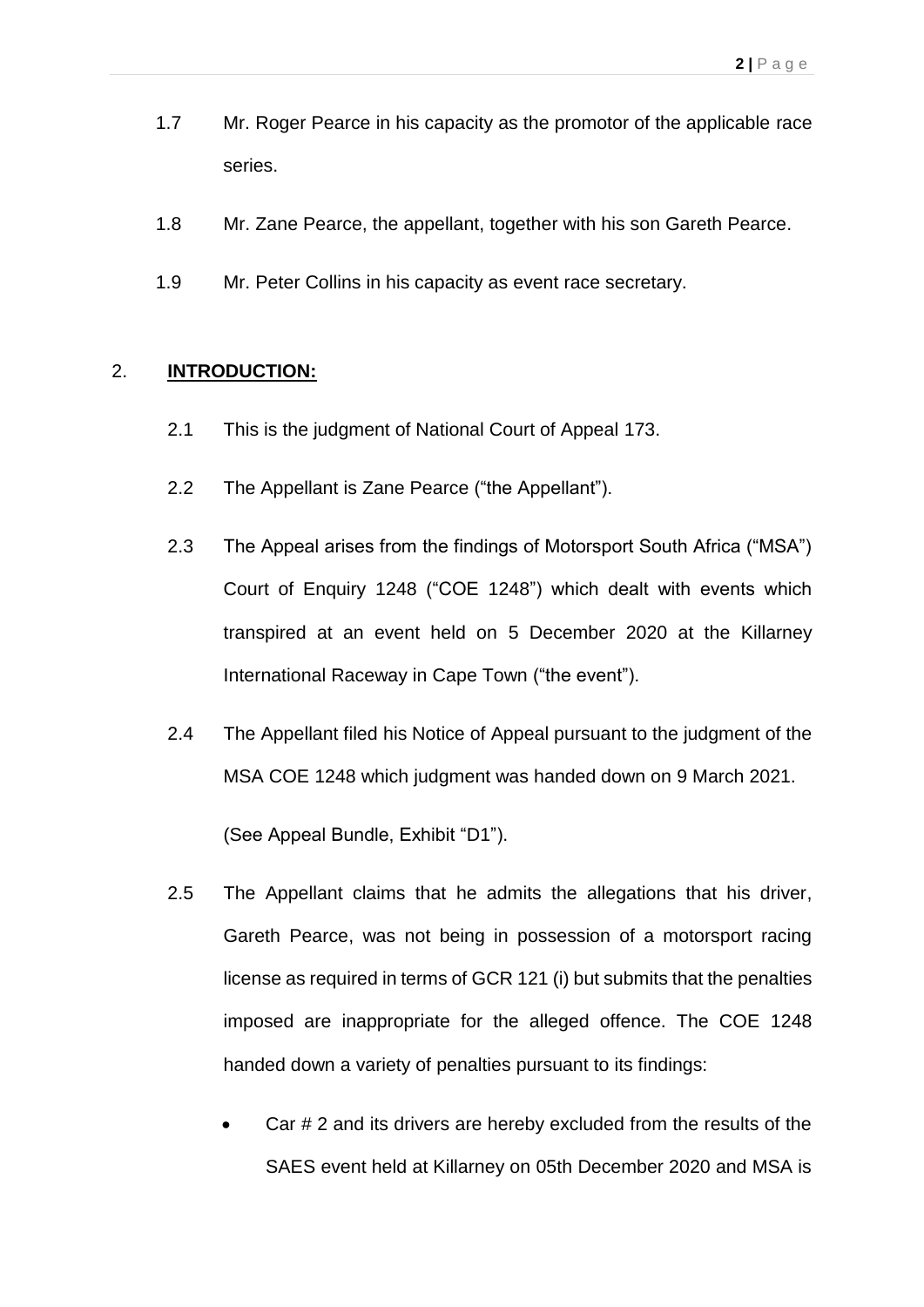instructed to ensure that the results are amended to reflect this exclusion. Any awards made to the team and/or its members are to be returned to the Organiser within seven days of this finding being published.

- In terms of GCR 184, Mr Gareth Pearce is suspended from holding a competition licence from MSA for a period of five years from the date of publication of these findings. Mr Gareth Pearce is further fined an amount of R10000, of which R8000 is suspended for a period of five years provided he does not contravene any GCR that relates to the holding of a competition licence.
- In terms of GCR 184, Mr Zane Pearce's competition licence and entrant's licence is hereby suspended for a period of five years from the date of these findings first being published.
- Subject to Mr Zane Pearce not being found to have contravened any GCR, SR, SSR or other rule relative to an un-licenced participation in a motorsport event whether it relates to himself or a person participating in any team of which he is the entrant or deemed entrant, three years of this suspension is in itself suspended for a period of five years. The import of this is that Mr Pearce may not participate in any form, in any event, held under the auspices of MSA for the period commencing on the date of these findings first being published through to and including the 31<sup>st</sup> December 2022.
- Administration costs of R2000 are levied against Mr Zane Pearce.

(see Appeal Bundle, exhibit "D1 and D2")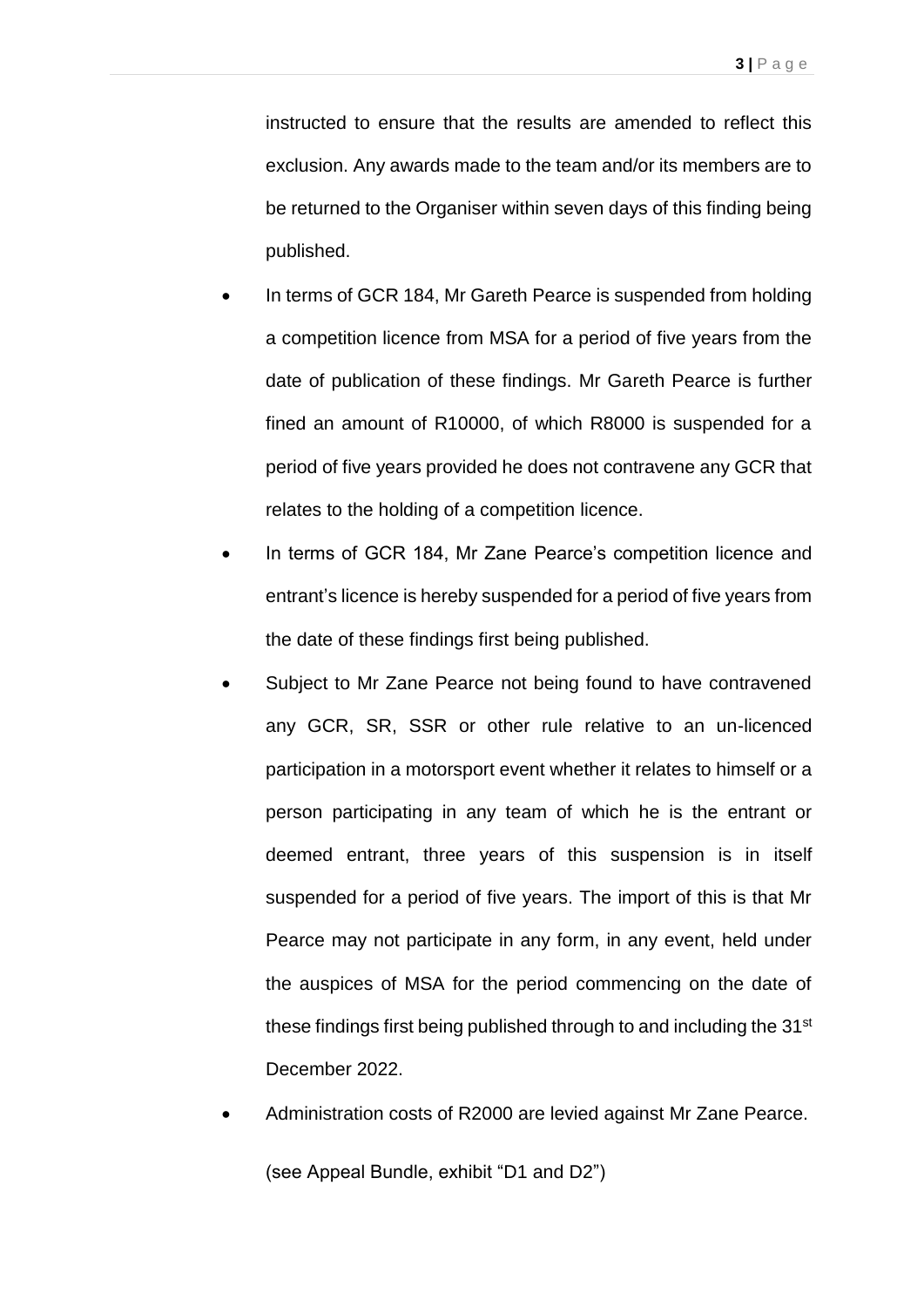(The above findings were made by COE 1248 in terms of GCR 220 by default after the non-appearance of the Appellant)

- 2.6 The Appellant was not represented by attorneys during these proceedings but chose to represent himself.
- 2.7 An Appeal Bundle, comprising exhibits "A" to "H", was placed before this National Court of Appeal ("the Appeal Bundle").

#### 3. **THE CONTROL OF MOTORSPORT:**

The control of motorsport in South Africa is held by MSA, a Non Profit Company in terms of the Company's Act 61 of 1973. MSA holds the sporting authority to govern motorsport as it is the delegated authority by the FIA, CIK and FIM. MSA is structured with a Board of Directors, a Secretariat, a National Court of Appeal, an Executive Council, Specialist Panels, Sporting Commissions and Regional Committees. The Secretariat of MSA does not serve as bodies governing discipline of motorsport. It only attends to secretarial issues. Mrs. Allison Vogelsang represented MSA in this capacity. The exercising of the sporting powers by MSA is done in terms of the sporting codes of the FIA, CIK and FIM. As such, MSA has the right to control and administer South African National Championship competitions for all motorsport events. The National Court of Appeal of MSA is the ultimate final Court of Judgment of MSA.

(see Articles 2, 3 and 6 of the MSA Memorandum of Incorporation)

(see Article 19 of the MSA Memorandum of Incorporation)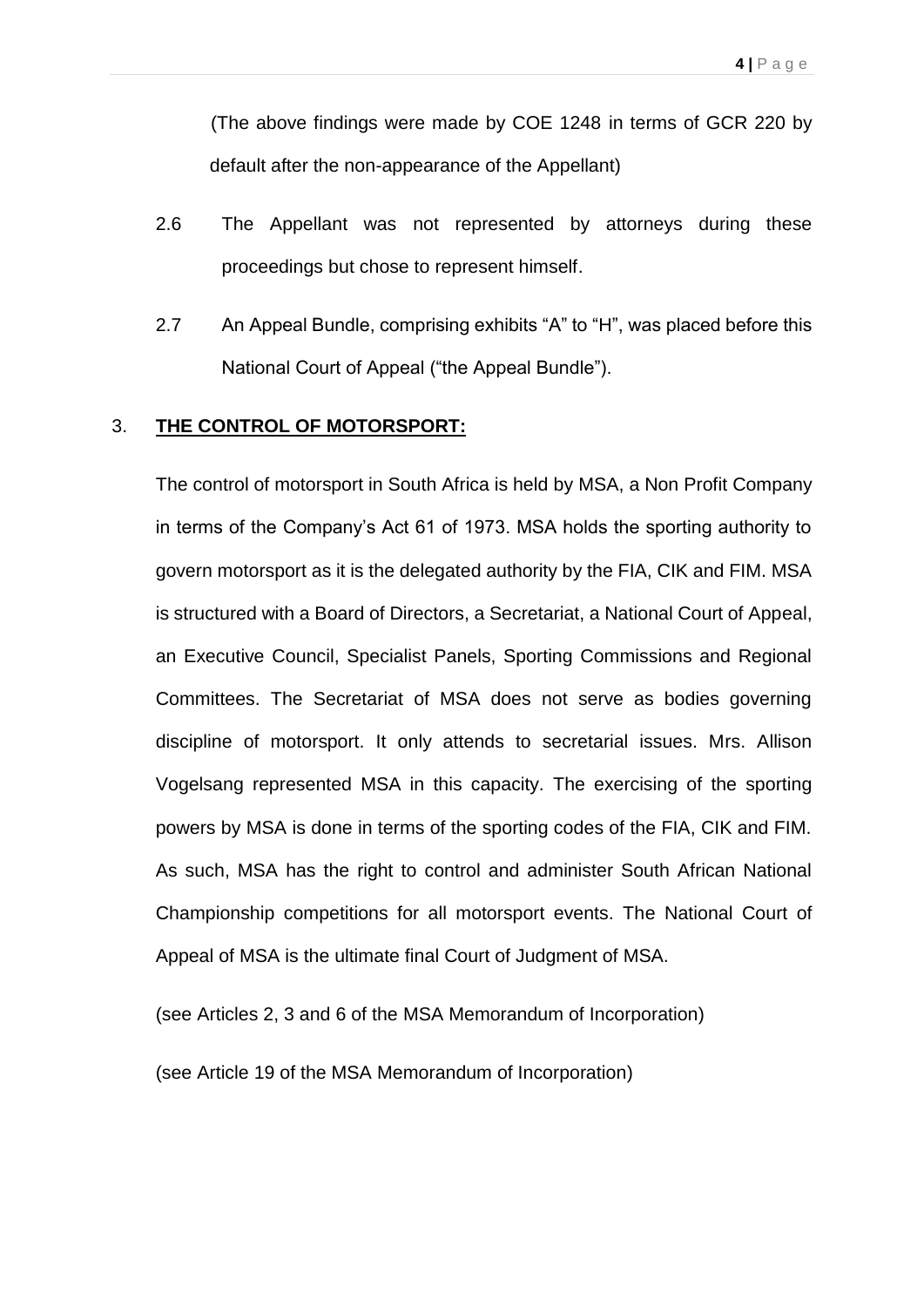#### 4. **LEGAL AND FACTUAL ISSUES WHICH ARISE IN THIS APPEAL:**

#### 4.1 The notice of appeal reads as follows:

**National Court of Appeal** Motor Sport South Africa

#### RE: COURT OF APPEAL ZANE PEARCE

**Dear Sirs** 

Firstly, I apologize for not using the services of a lawyer as I unfortunately do not have the funds to be able to afford one so if the format and presentation is wrong, please bare with me.

I am appealing against the COE 1248 findings that were held via zoom on 22nd February 2021.

I am appealing against the decision by the COE against Mr Gareth Pearce and Mr Zane Pearce to impose the following fines:

1) The suspension of a competition licence from MSA for five years and a fine of R10000, of which R8000 is suspended for a period of five years for Mr Gareth Pearce because he contravened GCR58(ii), GCR121(i), GCR172(ii)C GCR184.

2) The suspension of a competition licence from MSA for a period of five years suspended for three years for Mr Zane Pearce in terms of GCR184.

The basic grounds for my appeal is that I did submit an entry form that clearly shows Mr Gareth Pearce as an entrant. A copy of the entry form is attached.

I did log on to MSA's website to purchase a one day licence for my son Mr Gareth Pearce as I had done for the previous race at Dezzis. Unfortunately, after completing all the requested information and authorizing the payment, unbeknown to me, the licence was not issued.

During the race weekend it never occurred to me that Gareth Pearce did not have a valid licence. As I had entered him in the race. I thought the race secretary would have informed me if any of my drivers did not have a valid race licence.

I do fully understand the seriousness of not having a valid racing licence and the ramifications and liability that MSA could have been subjected to. I would never ever have allowed my son to participate in the race if I knew he did not have a valid race licence. I had absolutely nothing to gain. I have been racing bikes and cars for over 45 years and never breached any MSA GCR rules.

I am going to include previous relevant correspondence with this appeal.

I sincerely apologize to MSA for this breach and humbly ask that my appeal is accepted. I really had no idea that my son was racing with no valid licence.

Please use my email address zane@tworld.co.za for all correspondence.

Yours faithfully

Dave

4.2 In the National Court of Appeal's view the following material legal and

factual issues crystallized in this Appeal: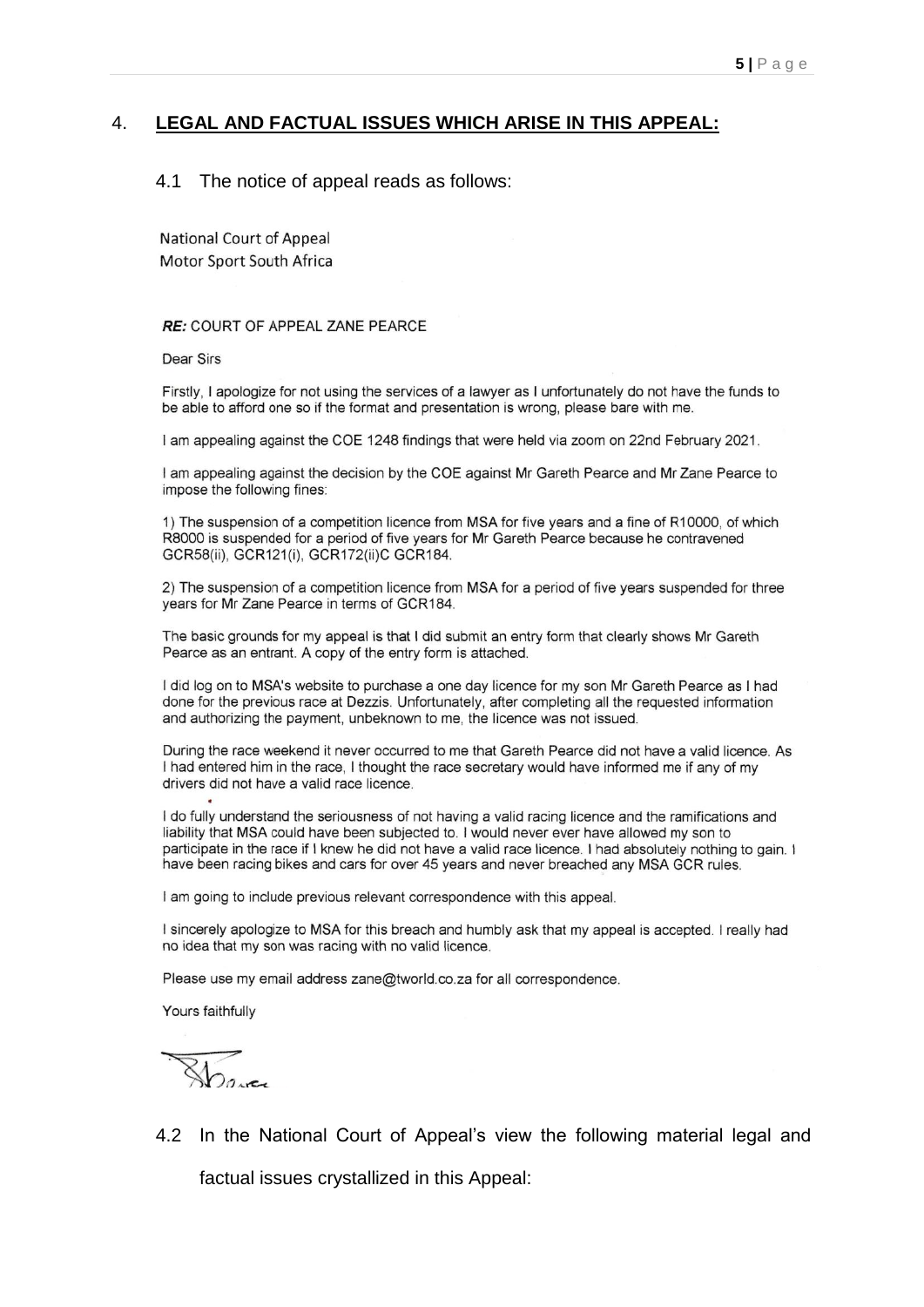- 4.2.1 whether the explanation given for the failure to have applied for, and obtained, a license for the event was adequate;
- 4.2.2 whether the sanctions against the Appellant are sustainable.
- 4.3 To the extent necessary, and in the absence of representation, the appeal was properly constituted in terms of GCR 178, and no person raised any objection thereto.

#### 5. **PROCESS FOLLOWED DURING THE APPEAL:**

- 5.1 The Appellant was granted leave to appeal by a tribunal of the National Court of Appeal after an application for leave to appeal in terms of GCR 212 B which included an explanation for the failure to attend COE 1248 which had been convened as a remote hearing utilising the Zoom Platform. MSA is requested to ensure that all summons and notices requiring attendance at a hearing to be held remotely provide a contact number for the relevant MSA Secretariat member responsible for the meeting and the appointed Court President so that the Court can be appraised of any difficulty encountered in accessing the hearing.
- 5.2 At the commencement of the appeal, the President of the National Court of Appeal requested if anyone had objection to the composition of the MSA National Court of Appeal. There were no objection and this being the case the hearing proceeded.
- 5.3 All hearings of Appeals in terms of the GCR's are held de novo. In practical terms, this means that this National Court of Appeal adjudicates the matters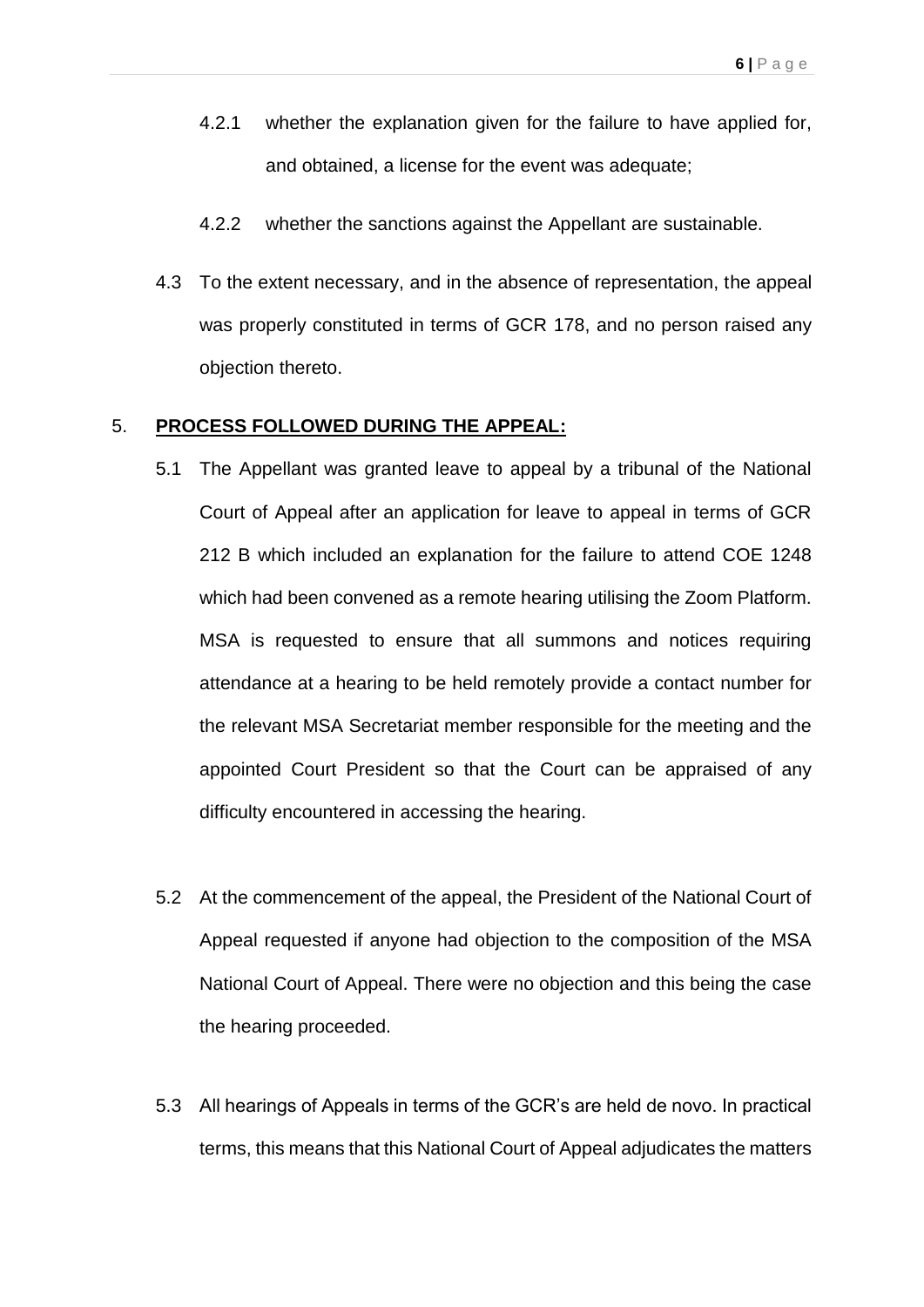raised before it by the parties and attendees. The hearing of appeals de novo does not mean that this National Court of Appeal serves as a verification institution to verify the correctness of each and every event, appointment and incident which transpired during the event, and which may not have been brought to the attention of this National Court of Appeal.

(see GCR 208 viii)

5.3 The Appellant stated his case and submitted that he had gone online on MSÁ's website to apply for the day license for Gareth to participate in the event. He laboured under the impression that, although the system did not confirm the successful application, the license would be issued, as he had inserted the card details for payment, but this did not go through successfully. He admitted that he acted incorrectly to assume the system had recorded the application but submitted that this was not done with any bad intention. All other parties present were invited to make submissions. Mr. Collins submitted that he had not received any documents directly because all emails are not sent to him but rather to the promotor. As such, he was not aware of the absence of a license.

## 6. **THE MATERIAL GCR's AND THE APPEAL BUNDLE:**

6.1 The participation of motorsport competitors in events managed by MSA is based on the law of contract. MSA has the sporting authority and is the ultimate authority to take all decisions concerning organizing, direction and management of motorsport in South Africa.

(see GCR INTRODUCTION – CONTROL OF MOTORSPORT)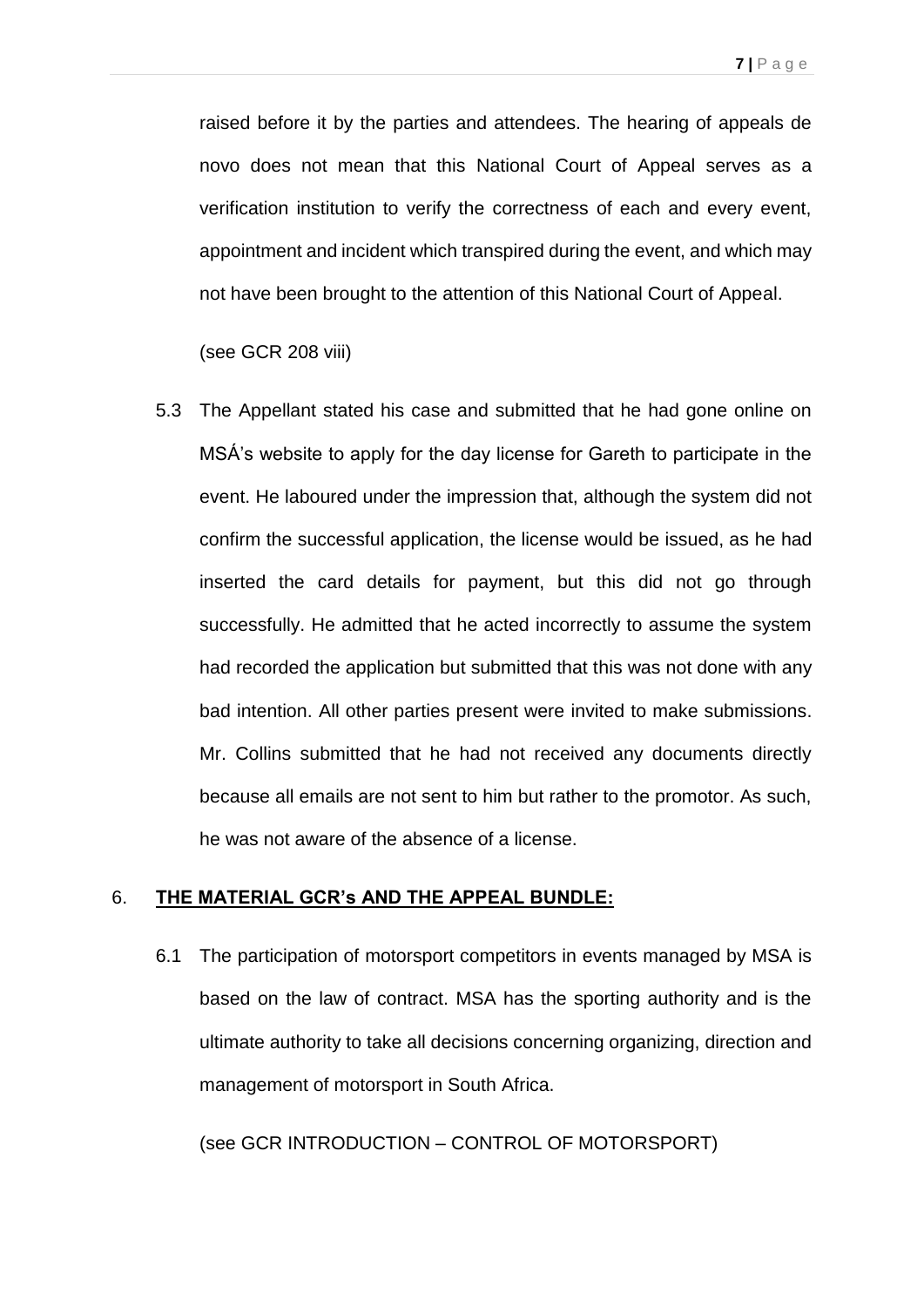6.2 All participants involved in motorsport events subscribe to this authority. As such, a contract is concluded based on the "rules of the game". There exists a ranking structure in the MSA Rules and Regulations. (General Competition Rules are referred to as "GCR's", Standing Supplementary Rules are referred to as "SSR's" and Supplementary Regulations published for each event are referred to as "SR's"). The "rules of the game" of motorsport are structured in main on the Articles of MSA, the GCR's, the SSR's and the SR's. Any competitor who enters a motorsport event subscribes to these "rules of the game". (Reference in this judgment to "rules and regulations" intends to refer to the broad meaning of the "rules of the game". Specific references to GCR's, SSR's and SR's are individually defined.)

(see GCR 19)

6.3 It is expected of every entrant and competitor to acquaint themselves with the GCR's, SSR's and SR's constituting the "rules of the game" and to conduct themselves within the purview thereof.

(see GCR 113 read with GCR 122)

6.4 GCR 175 details the necessity for a hearing prior to the imposition of any penalty.

"175. NECESSITY FOR A HEARING PRIOR TO THE IMPOSITION OF ANY PENALTY

Except where circumstances make it impossible to do so, before imposing any penalty, the Clerk of the Course and/or Stewards of the Meeting, the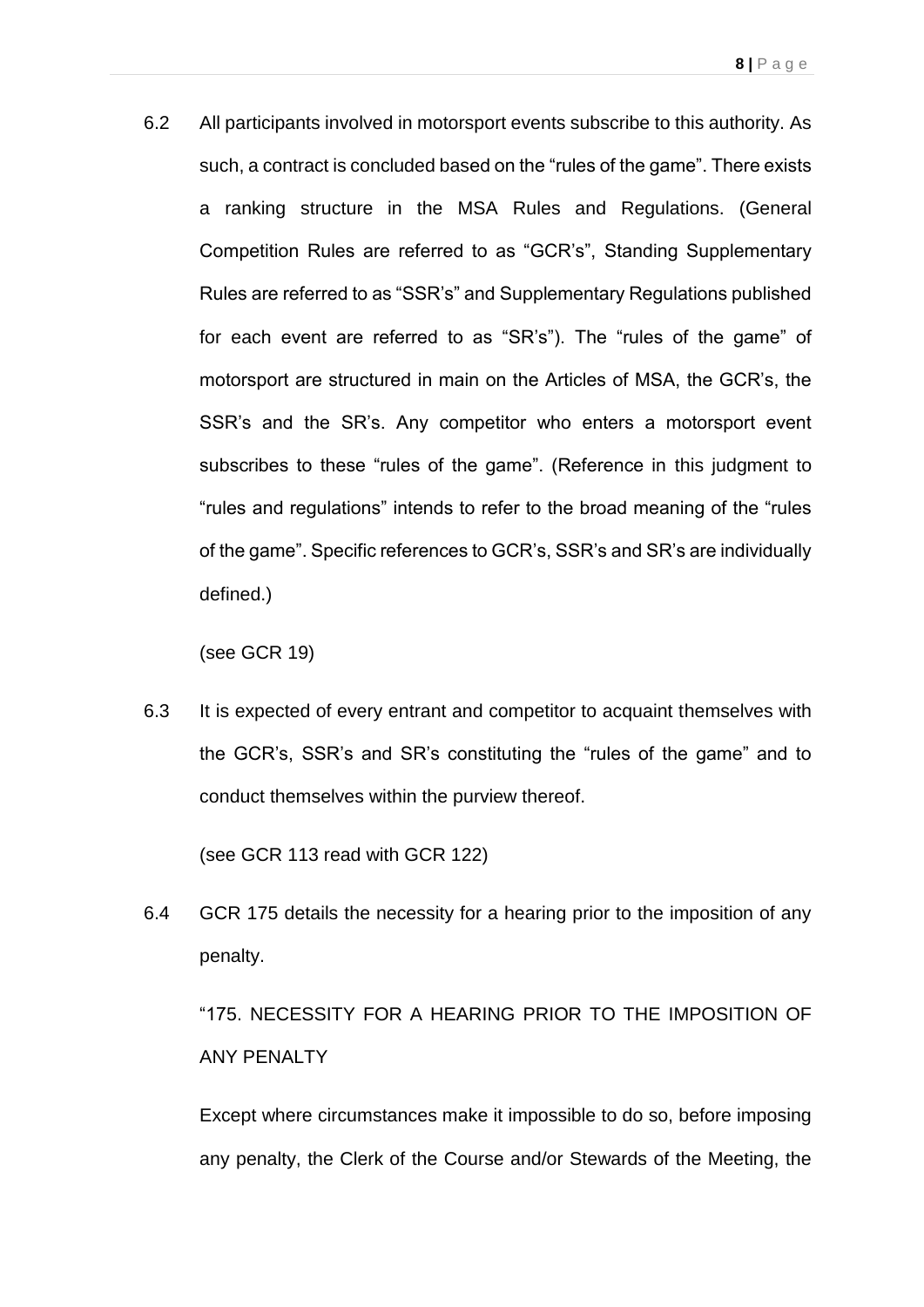Jury, a MSA Court of Appeal or MSA National Court of Appeal as the case may be, shall summon the parties concerned before them. Such summons shall either be delivered personally, or in appropriate cases by post, fax or e-mail to the relevant address. Every notice summoning an individual to a hearing shall state the capacity (e.g., defendant, witness, etc.) in which he/she is being required to attend. The procedure at any hearing by the Stewards of the Meeting or the Jury, acting as a court of first instance, shall be in accordance mutatis mutandis with GCR's relating to "hearing of protests". The procedure at any hearing of any appeal by a MSA Court of Appeal, or National Court of Appeal, shall be in accordance with Part "X" of the GCR's. In the event of a MSA Court of Appeal or the National Court of Appeal, hearing an appeal or conducting a court of enquiry concerning the imposition of civil penalties, the competitor will be deemed to have committed the offence or offences alleged by the provincial authorities or the law enforcement officer concerned, and the onus will be on the competitor to prove that he is not guilty of having committed the offence alleged."

(see GCR 175)

6.5 Part VIII of the GCR's provides for penalties to be imposed upon a breach by a person subject to the GCR's. GCR 177 details a scale of penalties in order of an increasing severity. It provides that:

#### "177. SCALE OF PENALTIES

The following scale indicates penalties in order of increasing severity: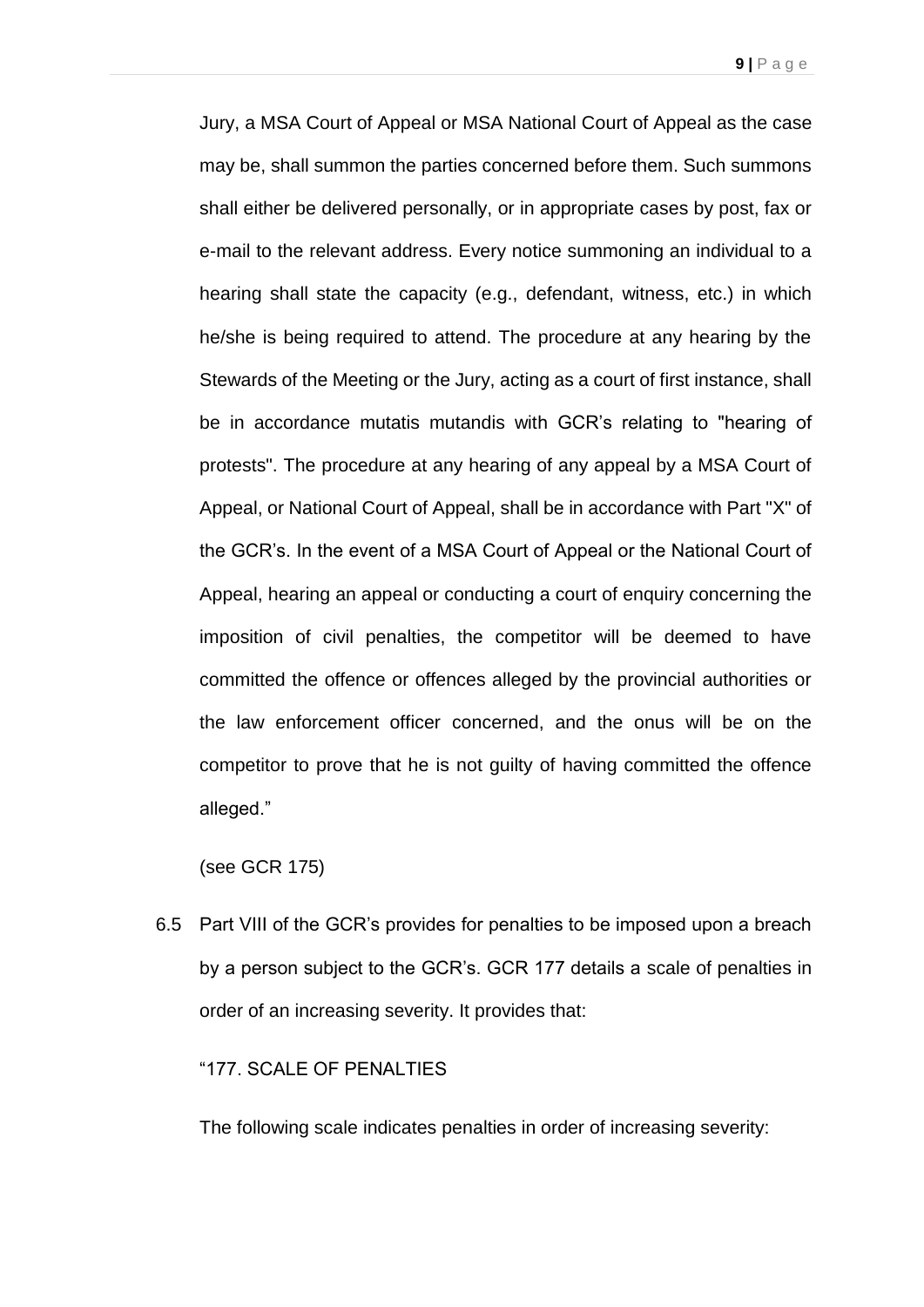- i) Reprimand
- ii) Fine
- iii) Time Penalty
- iv) Exclusion
- v) Suspension and withdrawal of licence
- vi) Disqualification (may only be inflicted by MSA or by the FIA/CIK/FIM)
- vii) In addition to any other penalty, forfeiture of championship points, which shall only be imposed by MSA or the National Court of Appeal, (except as provided for GCR 176). One or more of the above penalties may be imposed as a result of a single finding, or an option of paying a fine introduced. A fine may not, however, be imposed in lieu of exclusion for non-compliance with the technical regulations or specifications unless the contravention is of a minor nature that the appointed Technical Consultant agrees would afford absolutely no advantage to the competitor."

(see GCR 177)

6.6 Courts of Enquiry are empowered through the provisions of GCR 211, which provides that:

#### "211. COURTS OF ENQUIRY

MSA shall be entitled to convene a Court of Enquiry to investigate a breach of any of the GCR's, SSRs or SRs, whether or not such breach has been the subject of a protest and/or appeal.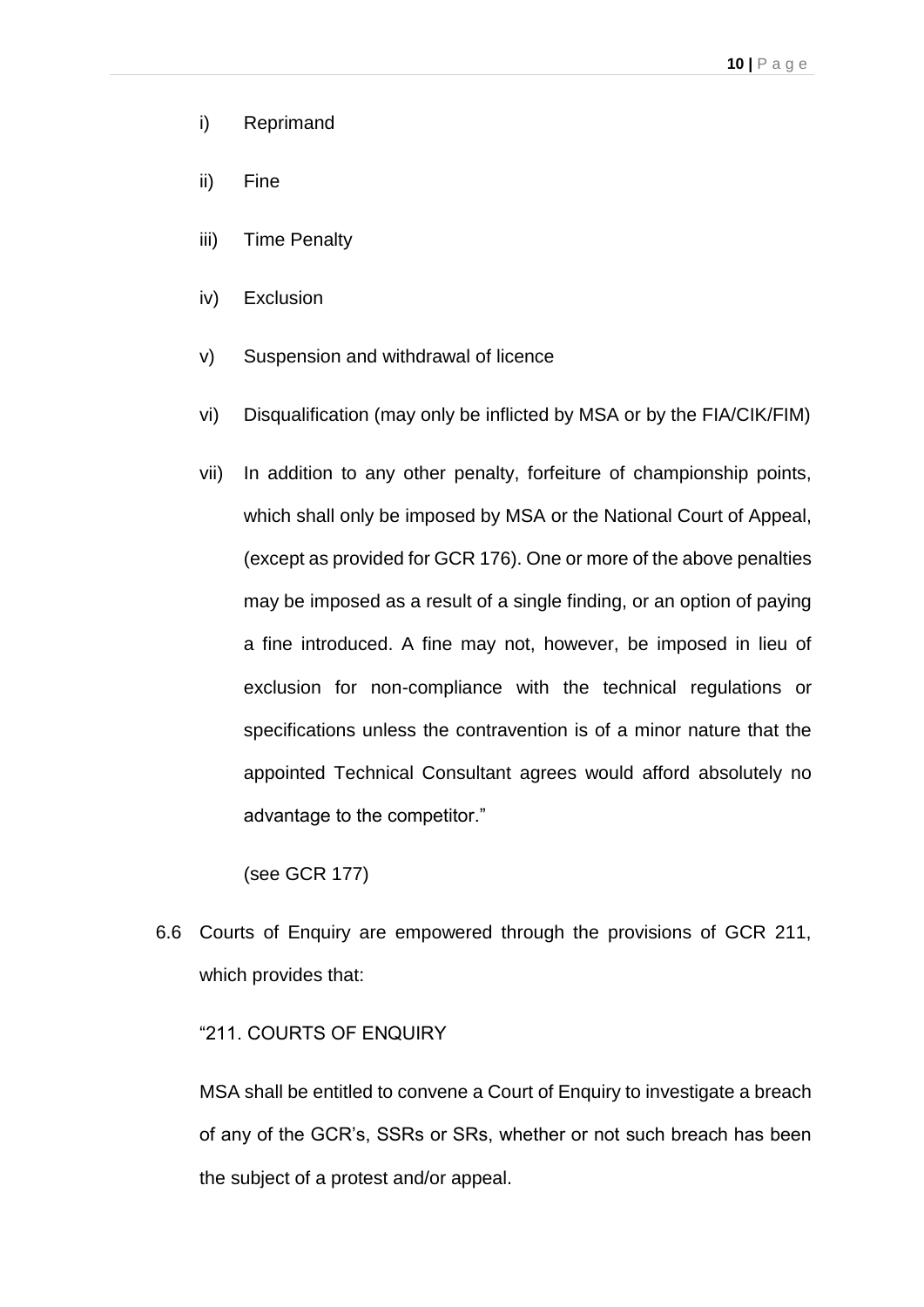- i) Such Court of Enquiry shall be entitled to impose any of the penalties referred to in the GCR's, SSRs and SRs;
- ii) In the first instance, such Court of Enquiry will be convened as an MSA Court of Appeal, and any decision made by it may be considered by the National Court of Appeal.
- iii) Any MSA Court of Appeal or National Court of Appeal sitting as a Court of Enquiry shall not be precluded from imposing a penalty notwithstanding that no penalty was imposed by any other court referred to in the GCR's."

(see GCR 211)

6.7 Hearings, which include the hearings of Courts of Enquiry, are empowered through the provisions of GCR 220, which provides that:

#### "220. HEARINGS

All parties concerned shall be given adequate (generally a minimum of 7 days) notice of the hearing, and they shall be entitled to call witnesses. Every notice summoning an individual to a hearing shall state the capacity (e.g., defendant, witness, etc.) in which he/she is being required to attend. The hearing may proceed to judgement in default of appearance by any party or witness. In the case of an appeal to a MSA Court, the parties concerned shall state their cases personally. Representation by a fellow competitor or club member is allowed, but such person may not be a practising attorney or advocate or be entitled to be admitted as either. Where the appellant is a practising attorney or advocate, MSA reserves the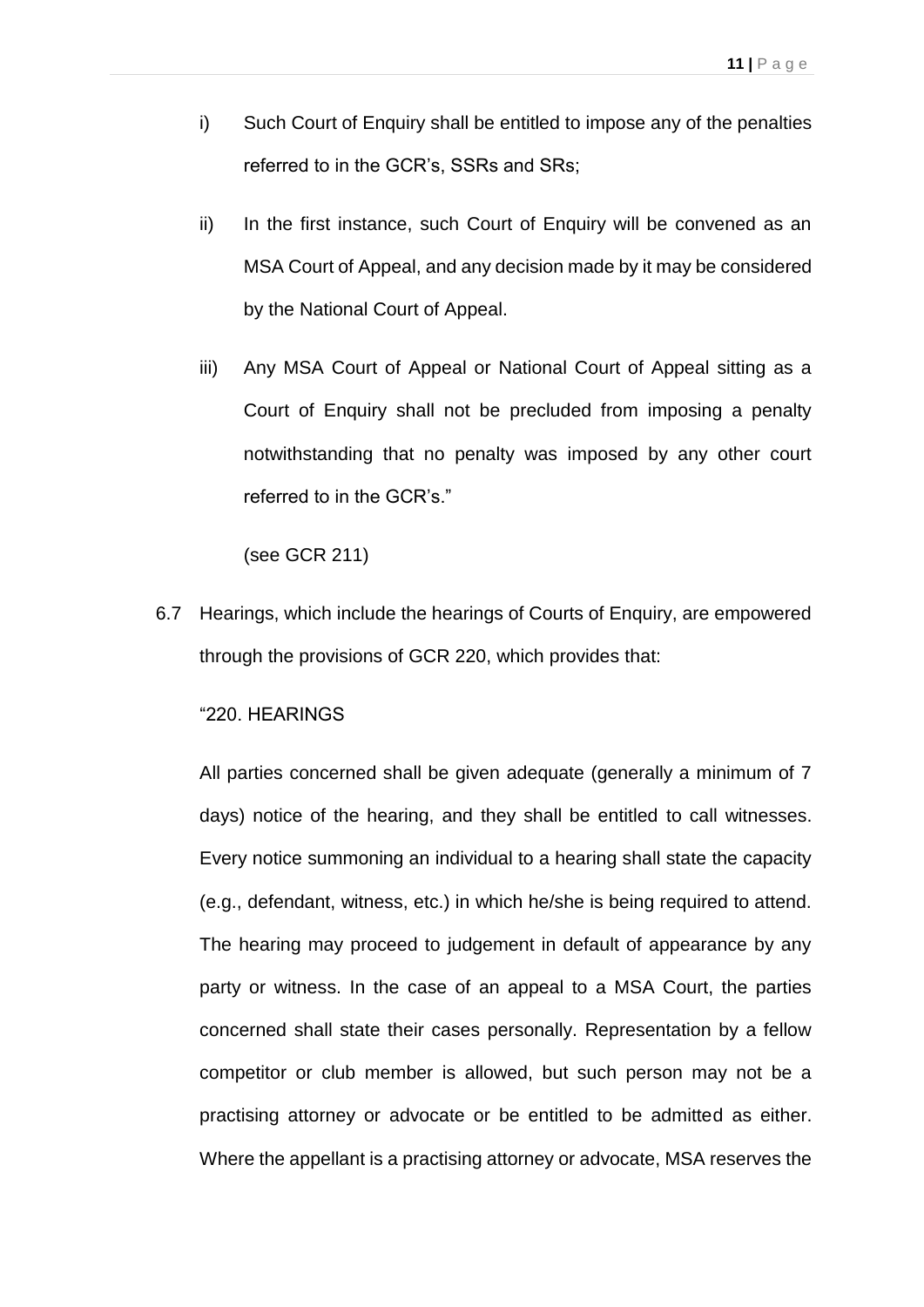right to appoint a practising attorney or advocate as a member of the Court. Notwithstanding the foregoing legal representation is allowed in hearings conducted by the National Court of Appeal. Where an appellant intends exercising his/her right to legal representation, MSA is to be advised of this fact, and the identity of the representative, at least seven days prior to the scheduled hearing. MSA shall then decide whether or not to obtain legal representation of its own and/or to allow the other parties in the hearing to obtain legal representation. Where an appellant fails to advise MSA of his/her intention to exercise his/her right to legal representation in terms of this regulation, the court shall be empowered to take appropriate action so as to prevent prejudice to MSA and/or the other parties involved in the hearing. Hearings are not public and are reserved for the parties and representatives of the promoter and organisers concerned. MSA may, however, invite parties deemed relevant to the proceedings, to the hearing, in the capacity of observers. MSA are entitled to call upon witnesses, specialists or experts whose evidence they deem to be useful in assisting the court. The parties involved in the hearing are also entitled to call witnesses including specialists or experts, but it is their responsibility to ensure their attendance. Where a technical matter is concerned, the court shall consider the report of the scrutineers and recommendations of the MSA Technical Consultant (where applicable), and may not ignore these. The merits of, or grounds for appeal, may not be heard before the court has established that the appeal has been lodged in terms of GCR 214 and GCR 219. The appellant may call witnesses in this regard. The appeal court shall then give a finding on the admissibility of hearing the appeal. An appellant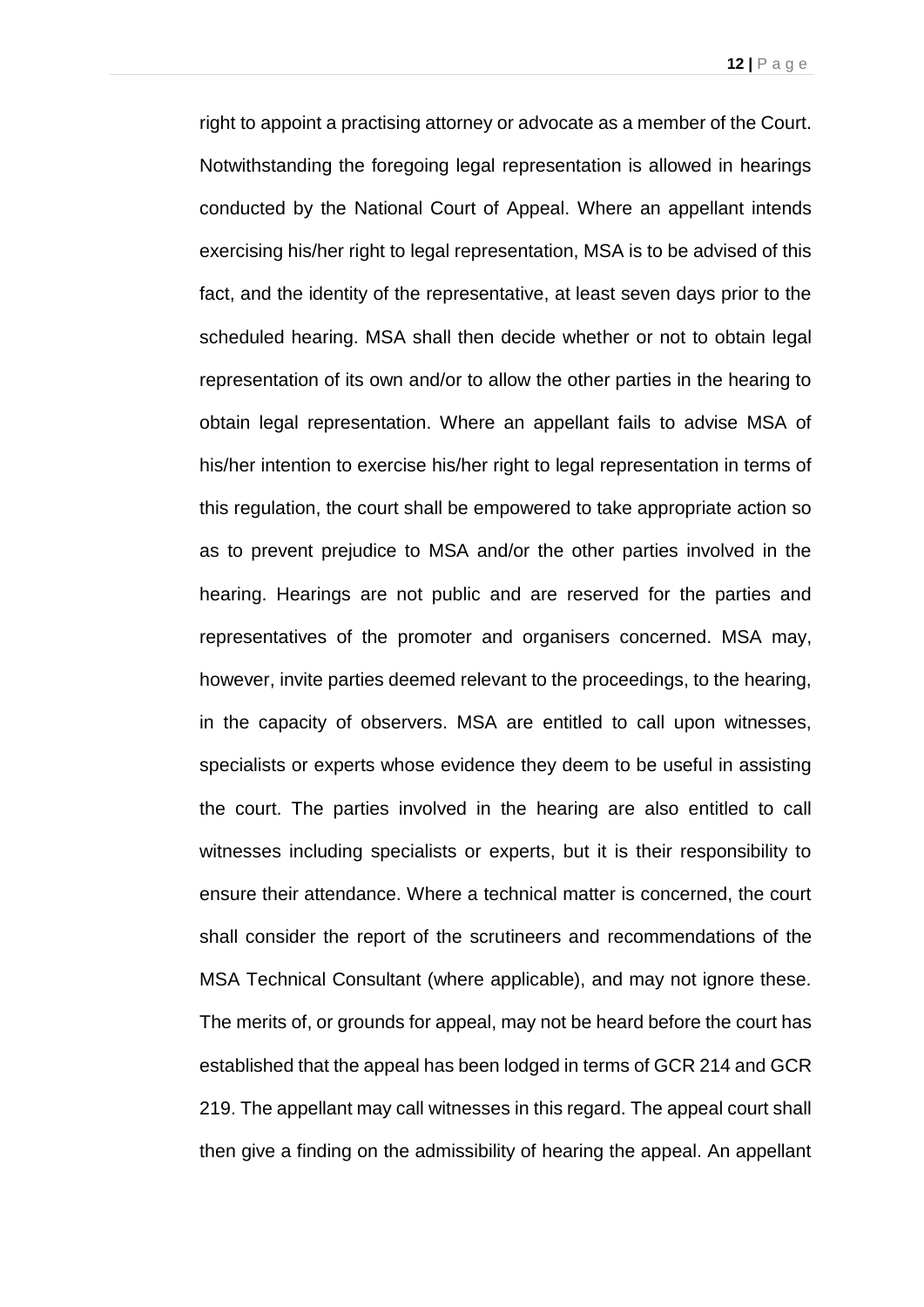dissatisfied with the finding may appeal to the higher court but shall confine the appeal to showing why the lower court erred in finding the original appeal to be inadmissible. If the higher court finds that in the circumstances prevailing at the time the appeal to the lower court/s was correctly lodged, the grounds of the appeal shall be referred to the lower appeal court involved for hearing."

(see GCR 220)

## 7. **THE FACTS:**

The material facts of the matter are not in dispute. The Appellant does not raise any defence against the allegations against him but merely submits that he was mistaken and submits the penalties are too severe under the circumstances.

(see the Appeal Bundle, Exhibit "A1")

# 8. **THE MERITS:**

- 8.1 The Appellant admits his wrongdoing. It is the Appellant's case that the penalties are too severe. There are no material facts in dispute in this matter.
- 8.2 The "rules of the game" within which MSA and all its structures operate, appear from the GCR's, SSR's and SR's. The disciplinary structures of MSA, i.e., decisions by the Stewards, Courts of Enquiry, Courts of Appeal and National Courts of Appeal, depend on the mandating provisions of the "rules of the game". The authority of the disciplinary structures is not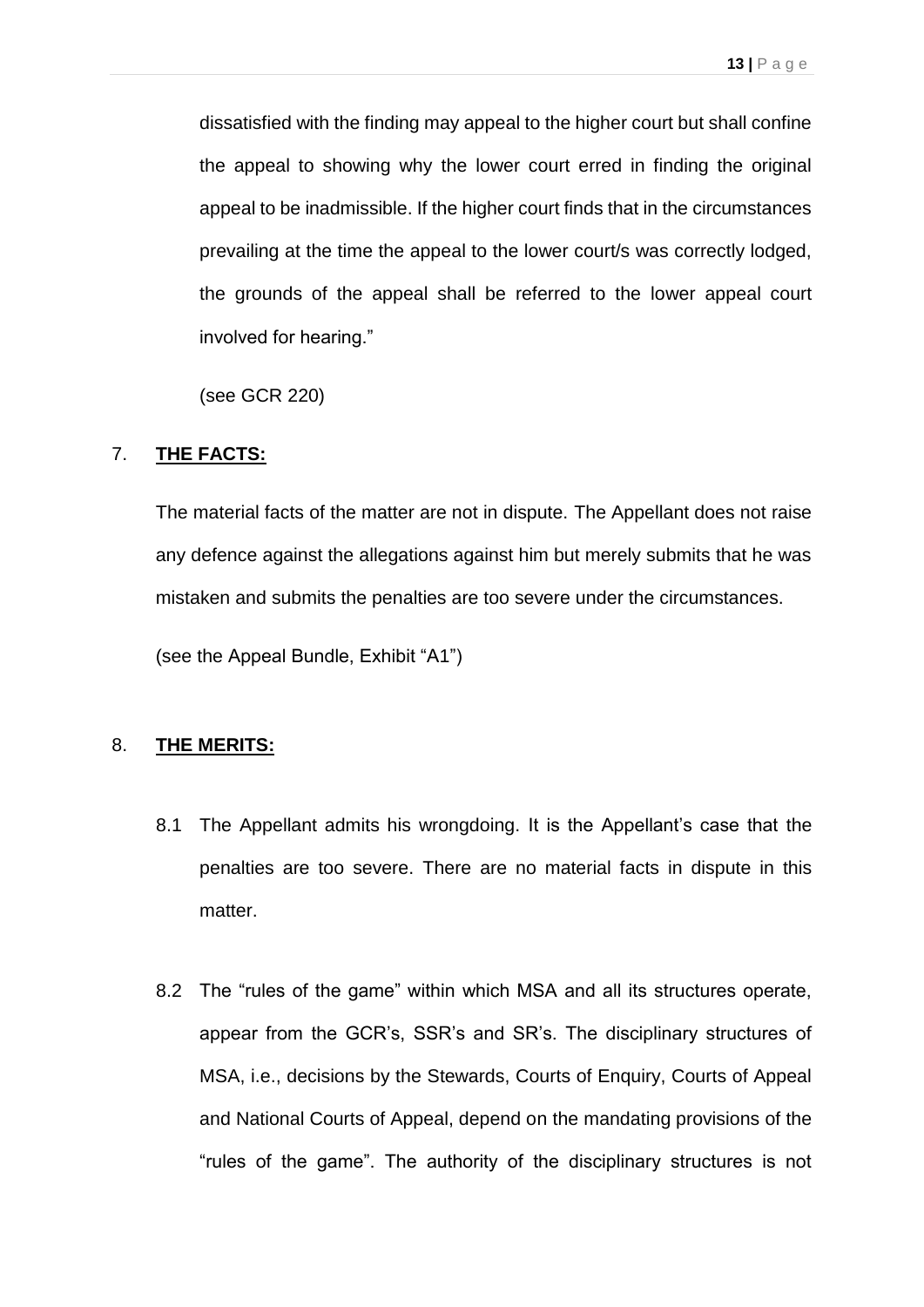limitless. The disciplinary structures can only operate legitimately within the confines of the mandating provisions. All penalties imposed on persons subject to the "rules of the game" must therefore be in compliance with the mandating provisions.

#### 9. **FINDINGS:**

- 9.1 The National Court of Appeal finds that the Appellant was correctly found by the COE 1248 to be guilty of having entered Mr. Gareth Pearce in a race whilst not being in possession of a license and the Appellant should have been aware of this fact. The fact that Messrs. Zane and Gareth Pearce were not present at the COE 1248 hearing is of no significance because they did not have any internet connection at the time.
- 9.2 The COE 1248 correctly found that the absence of a competition licence on the part of Mr. Gareth Pearce is an extremely serious offence. The ramifications and liability that MSA, the organizers and officials could have been subjected to, had Mr. Gareth Pearce been involved in an incident where either he, or a fellow competitor, was seriously or fatally injured due to Mr. Gareth Pearce's on-track actions were far reaching.
- 9.3 The conduct of Mr Zane Pearce, in allowing Mr Gareth Pearce to participate in the event whilst not in possession of the required competition licence is regarded in as serious a light as that of Mr. Gareth Pearce's actions.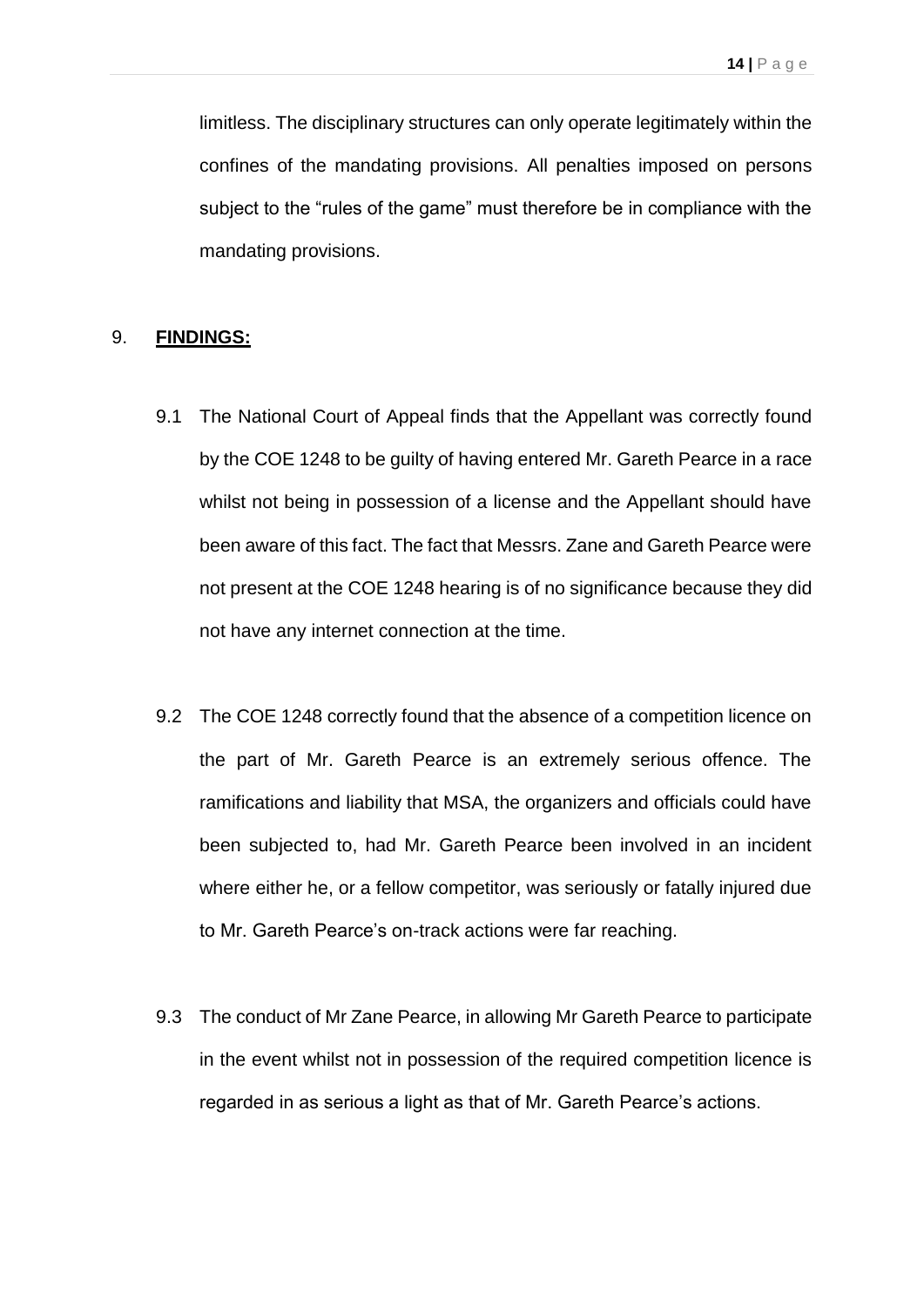- 9.4 It was determined that Mr Gareth Pearce and Mr Zane Pearce, the entrant who allowed Mr Gareth Pearce to compete without holding the requisite MSA competition licence, had contravened GCR 58 (ii), GCR 121 (i), and GCR 172 (ii) c).
- 9.5 On the question of the sanction the National Court of Appeal finds that the penalties were too severe and are replaced with the following:

#### 9.6

- 9.6.1 Gareth Pearce is excluded from the results of the event.
- 9.6.2 The Appellant and Gareth Pearce are suspended from all MSA motorsport sanctioned events, their licences are similarly suspended for a period of 3 years, which suspension is wholly suspended for a period of 3 years on condition that they are not found guilty of the same offences within the period of 3 years, from the date of this judgement.
- 9.6.3 Gareth and Zane Pearce are fined R10 000.00 each. The fines will be allocated as to R16 000.00 for the fines and R4 000.00 for costs.
- 9.6.4 Any appeal fee paid in this appeal will be apportioned to the said fines accordingly and to the extent that there is any shortfall, the